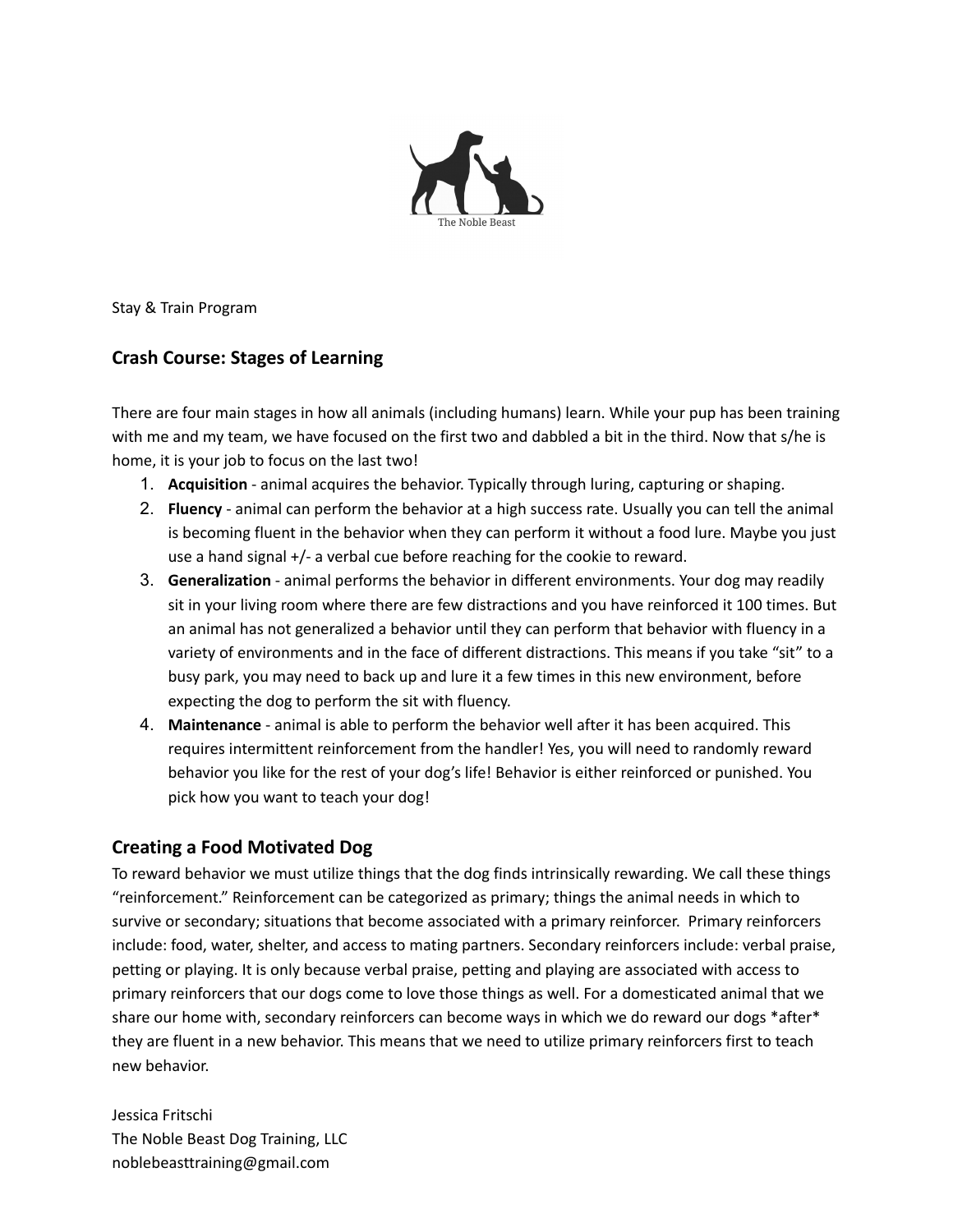Now, we don't ever want to limit our dog's access to water or shelter and we don't utilize access to mating partners in training our domestic pets BUT we can utilize our dog's food or access to food to teach them new things! It is important and imperative that we keep dogs motivated for food if we have training goals in mind. This means that you need to portion out your dog's daily calorie needs wisely. Here are ways in which to go about it:

- 1. Measure out each of your dog's meals talk to your vet for recommendations on how many calories your dog needs in a day. Compare that to the brand of food you are feeding your dog (every brand is different!) and portion out each meal to add up to that total number for the day
- 2. Offer pre-measured meals at timed intervals I like to offer young puppies breakfast, lunch and dinner for three meals total in the day. Adult dogs can continue at three meals or be switched to two meals a day based on your preference. Meals are to be measured as stated in the last step and set down for 15 minutes at a time. Whatever your dog does not finish, pick up the bowl and discard or put that kibble back into the food bin! DO NOT add the next measured meal onto what your dog left earlier in the day!
- 3. If you have a group class or a big training session on a certain day, only offer  $\frac{1}{4}$  to  $\frac{1}{2}$  of the dog's previous meal so they are hungry (but not hangry) for class! If you feed your dog three meals a day, maybe skip one of those meals all together. Your dog does not need tons of extra calories from treats ON TOP OF their normal calorie intake from their regular meals.

Dogs who are free fed (food is left out all day) can suffer from obesity, are not usually motivated to work for food (even treats) and you may miss early signs of illness if your dog goes off feed. For all of these reasons I strongly recommend following the above outline to keep your new dog happy, healthy and motivated for food!

## **Training Exercises**

### **What's The Clicker For?**

Clicker training is a great way to tell your dog that they "got it right." Every time your dog does something that you like, or want them to repeat or do more often, you can mark that behavior with a click from the clicker and then follow it with a food reward. As your dog gets better at the behavior, you can start to put it on cue (name it). Once the dog is fluent at the behavior (around 90% success rate every time you cue it) you can begin to fade the clicker and subsequently, the food reward.

Example: You want to teach your dog to sit. You start by luring the dog into the sit position with a cookie over their nose. Once the dog sits, click the clicker, then feed the treat.

When you first start clicker training, the clicker doesn't really mean anything to the dog yet. They don't know that it means a treat is coming. Therefore, in the first few training sessions you have with your dog, start by "charging" the clicker. Click once, pause for a moment, then feed the treat. In this situation, you are not requiring the dog to perform any behavior, you are simply teaching them the clicker equation: click = treat.

\*Your puppy has a fairly good idea of what the clicker means because Jay and I have been using it with him the last few weeks. BUT now YOU need to get good with handling the clicker and your timing. DO PRACTICE charging the clicker at the beginning of your training sessions for the next few days. Jessica Fritschi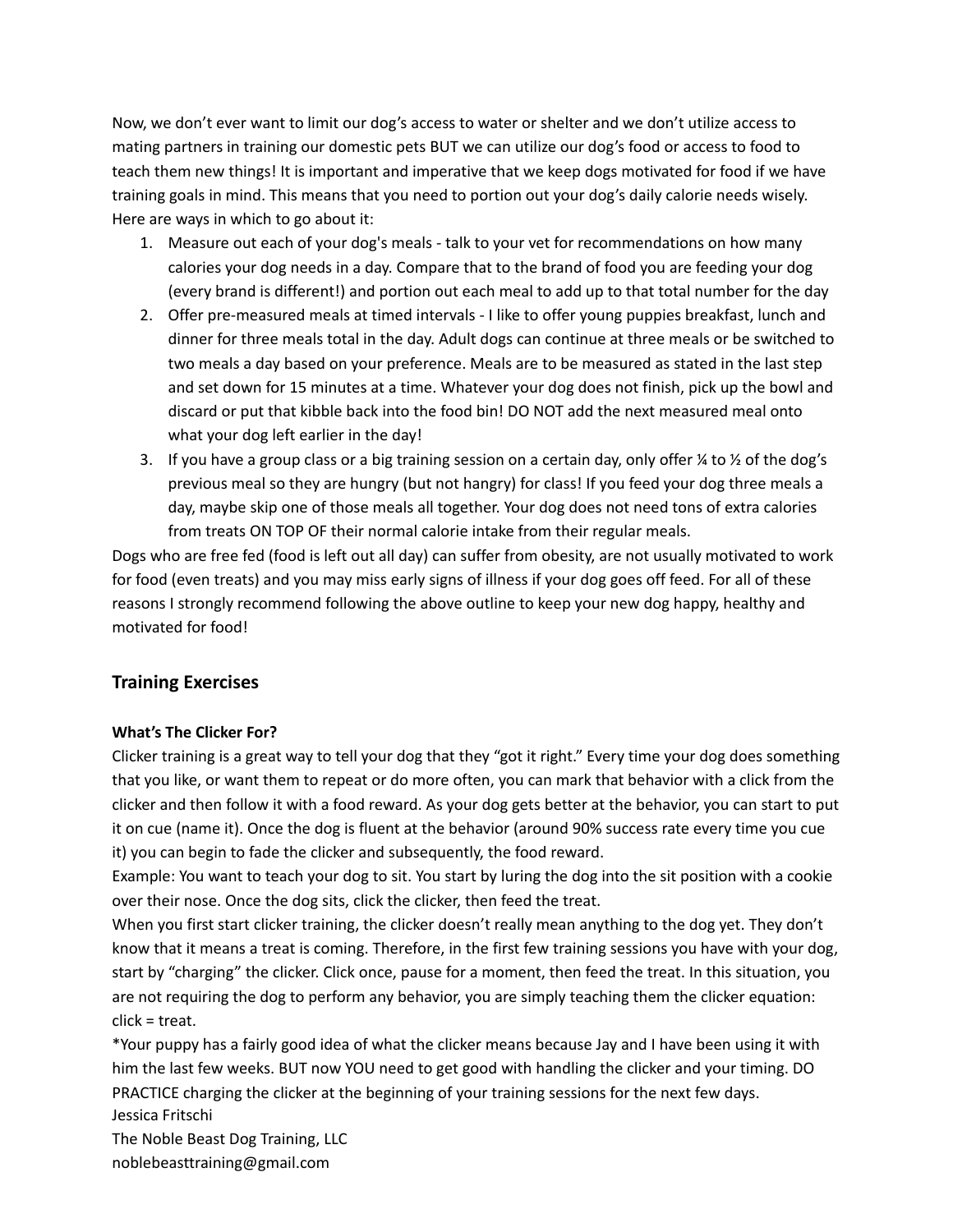### **Name Game/Baby Recall** Step 1

Behavior: Dog is rewarded for responding to his/her name Verbal Cue: Your dog's name!

It does not matter what position your dog is in. Say your dog's name ONE TIME! Do not repeat it over and over! Once is enough! Hold your food lure between your fingertips and stick it right in front of her nose. Move it so the dog follows your lure and turns in your general direction. Mark and reward the behavior. Repeat.

#### **Hand Target**

Behavior: Dog bops (targets) nose onto your flat palm Verbal Cue: Touch

It does not matter what position your dog is in. Hold your food lure in the flat palm of your hand at nose level to your dog. Let your dog take the treat from your hand, do not bring your hand to her. When she does mark the behavior. Repeat with your opposite hand. Gradually fade out the lure and offer her an empty flat palm. When she touches her nose to your palm, mark the behavior and toss or offer her the treat from your other hand.

#### **Sit**

Behavior: Dog sets bottom half of body onto the floor from a standing position Verbal Cue: Sit

Dog should be in a standing position. Hold your food lure between your fingertips. Stick your food lure right in front of her nose. She might even try to lick it/steal it from you – don't let her! Instead once she is focused on the treat, move it up and back simultaneously. She will follow and push herself into a sit. Mark and reward when she does.

#### **Down**

Behavior: Dog lays in sternal recumbency (abdomen, chest, and elbows are touching the ground) from a sit or stand position.

Verbal Cue: Down

Dog should be in a sit position. Hold a food lure between your fingertips. Stick your food lure right in front of her nose. Once she is focused on the treat move it in a 90 degree angle (straight down) to the floor. Then slowly move the treat towards you. Keyword here is SLOWLY! Move to fast and she will stand up to try to keep up with her treat! Once her elbows have touched the ground, mark and reward the behavior.

#### **Drop**

Behavior: Dog drops an item in their mouth with a food lure Verbal Cue: Drop

Practice this behavior during toy play. Use the same technique when your puppy gets ahold of something they are not supposed to have. Once the dog has the item in their mouth, gather most of it up and ask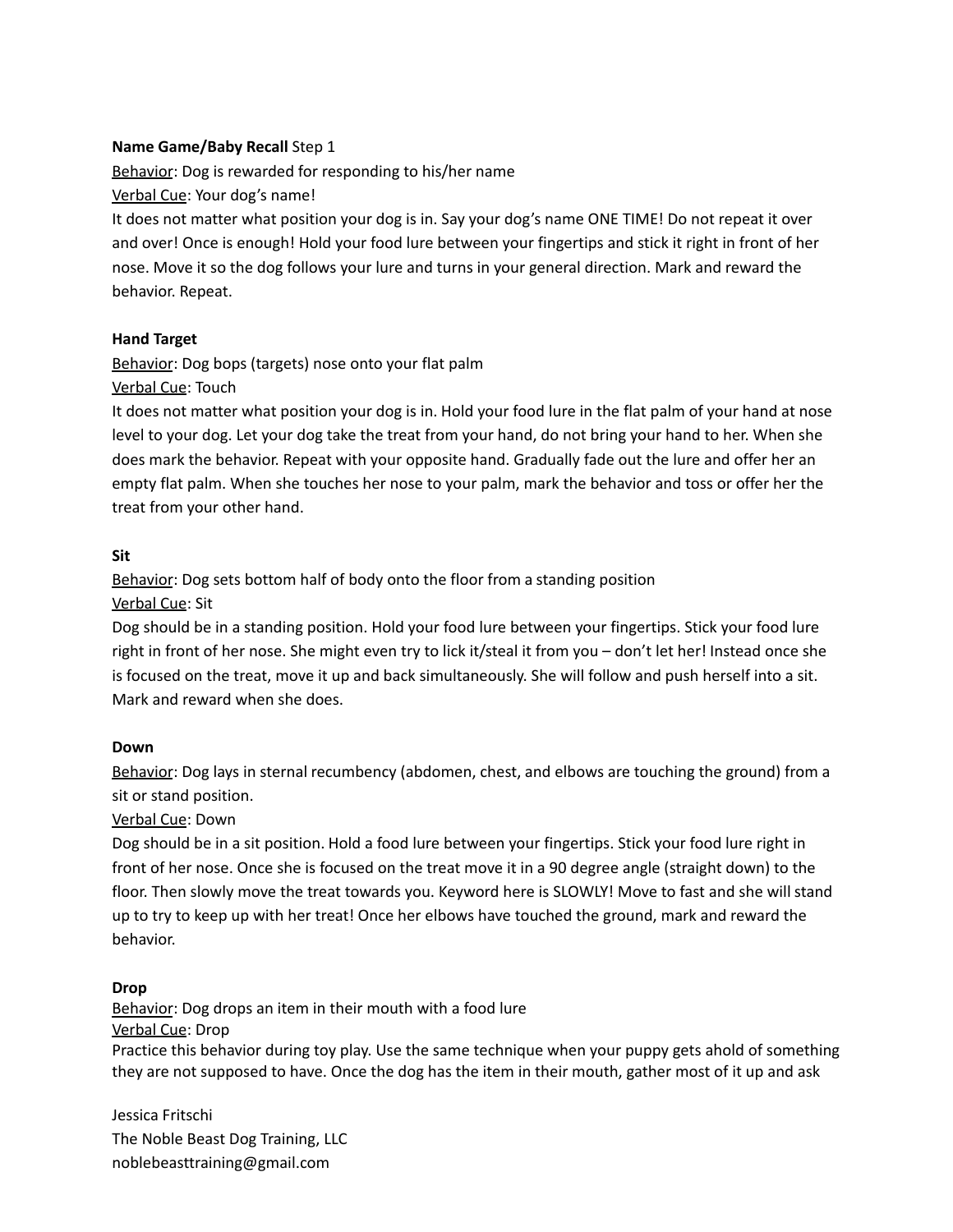the dog to "drop." Then put a cookie in front of their nose to lure them to let go of the item. Once your puppy lets go, click the clicker and feed the treat.

#### **Magic Mat** Step 1

Behavior: Dog is rewarded for being on the mat

### Verbal Cue: None at this time

Lay your dog's mat on the floor. If they make any movement toward the mat, have a BIG party – mark and reward – by sprinkling 3-5 cookies on the mat! Let your dog move around and forage on the mat. This step is only about building value for the mat. We want them snuffling/exploring with cookies falling from the sky onto their magic mat! After a few moments, invite your dog to leave the mat, pick it up, set it back down in a different spot, and repeat for 3-4 repetitions!

#### **Magic Mat** Step 2

Behavior: Dog is rewarded for being on the mat and returning to the mat Verbal Cue: None at this time

Like last week, start by laying the mat on the floor. Mark and reward any movement toward the mat by sprinkling 3-5 cookies on it. Once your dog eats the last cookie, instead of sprinkling more, cue her to "find it" or use another release cue and toss one a few inches away from the mat. She will step off the mat to eat the reset cookie. Once she orients herself back toward the mat, or interacts with the mat again, mark and repeat the exercise! After a few repetitions, you will toss the reset cookie further and further from the mat. Your goal for this week is to get your dog to seek the mat again after every reset cookie.

#### **Magic Mat** Step 3

Behavior: Dog is rewarded for offering a sit or down on the mat Verbal Cue: Mat/Bed/Place

Lay the mat on the floor. When your dog comes over wait about 5 seconds and see if they offer you a sit or down on the mat. You are not cuing the dog in any way to sit or down, just simply waiting to capture it. If they do, mark and reward on the mat! If not, go ahead and mark for being on the mat then wait another 5-10 seconds to see if she decides to offer a sit or down. Repeat for about three repetitions before tossing a reset cookie. If your dog returns to the mat after eating the reset cookie, mark and reward then repeat the exercise!

#### **Magic Mat** Step 4

Behavior: Dog offer down or sit on a mat and stays for 5-10 steps away in different directions before you return

#### Verbal Cue: Mat/Bed/Place (Pick ONE!)

Cue your dog into a down on a mat or bed just like last week. But instead of backing away from her take a step to your left or right, or turn one step to your left or right looking away from your dog. Mark and reward behavior. Gradually build distance, marking and rewarding for a maintained down in whatever direction you choose. If at any time she gets up, reset her into a down on her mat and start with only one step away again.

#### **Name Game**

Behavior: Dog is rewarded for responding to his/her name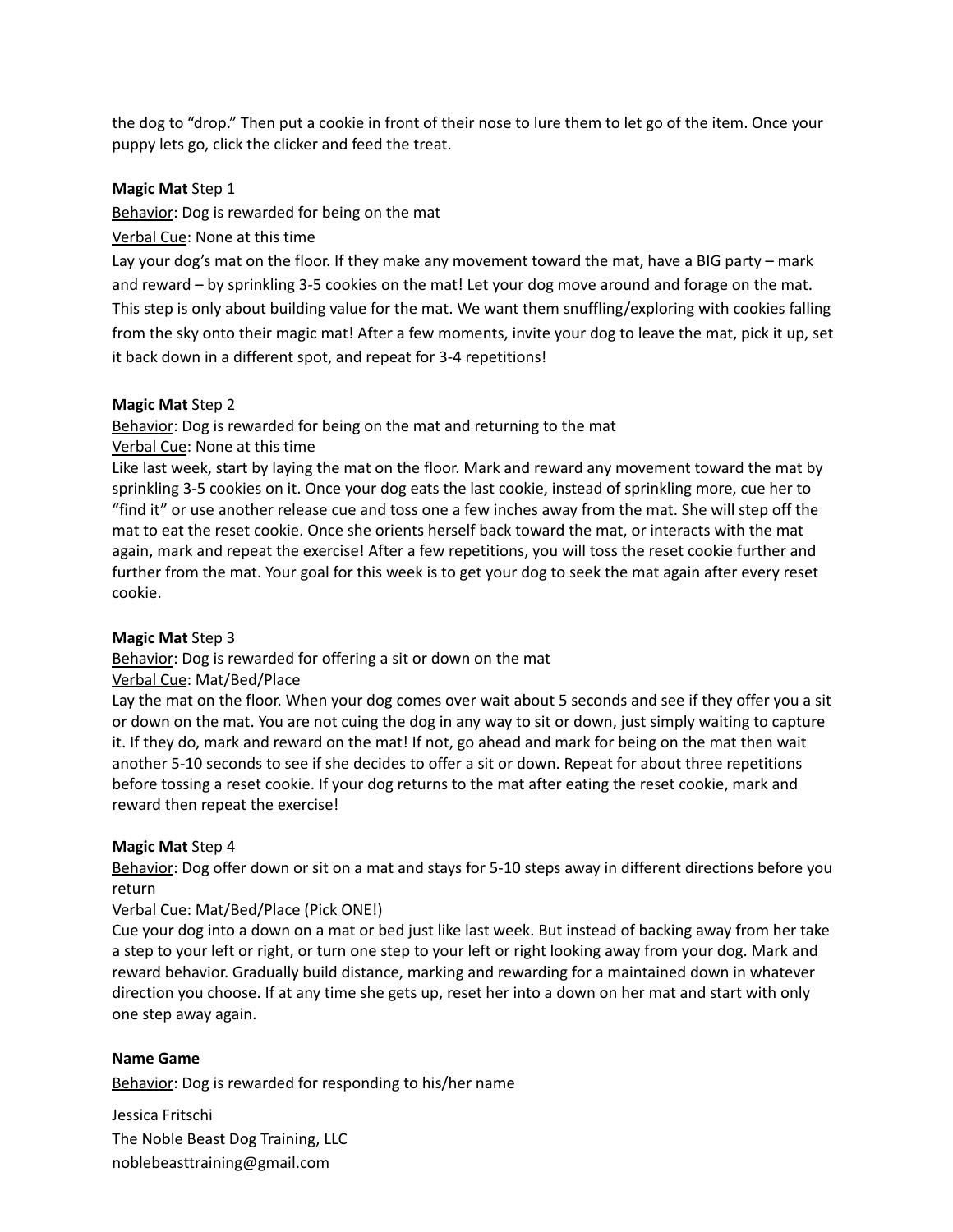### Verbal Cue: Your dog's name!

It does not matter what position your dog is in. Say your dog's name ONE TIME! Do not repeat it over and over! Once is enough! Hold your food lure between your fingertips and stick it right in front of her nose. Move it so the dog follows your lure and turns in your general direction. Mark and reward the behavior. Repeat.

### **Flying Cookie Game**

Behavior: Dog chases a reset cookie, then returns to handler when name is called Verbal Cue: Your dog's name

Call your dog's name, like in the name game, mark and reward for any re-orientation toward you. Then show your dog another cookie, but toss it away from you with the cue "get it." Let your puppy run after and find their reset cookie. Call their name after they've found the reset cookie and repeat the exercise. The reset cookie can be tossed in a different direction each time.

### **Handling Exercise**: Teaching Restraint

Behavior: Dog is rewarded for holding still

Verbal Cue: Wait or Hold Still

Reach one arm under your puppy's abdomen and the other gently around their neck. Mark and reward. Repeat about three repetitions. Then, on the fourth repetition, restrain as before and give your dog a little squeeze/hug. Mark and reward for another three repetitions. Finally, restrain as before with pressure and hold for the count of three. Mark and reward. As you practice and your puppy gets good at this behavior, gradually increase the duration of your restraint.

### **Handling Exercise**: Accept Grooming

Behavior: Dog accepts handling with grooming tools (brush, nail clippers, ear cleaner) Verbal Cue: Wait or Hold Still if you want to say something. Otherwise a cue is not really necessary Before husbandry care can actually take place, it is important to teach your puppy how to "hold still" and accept the grooming tools. This means handling the part of the body where grooming will take place, then introducing the grooming tool to that body part. Follow these steps:

- Gently touch or hold the body part you will be working on (foot for nails, ear for cleaning, other body part for brushing)
- Mark and reward the dog for holding still / allowing the handling
- Repeat, this time add the introduction of the grooming tool toward/touching the body part
- Mark and reward the dog for holding still
- Repeat each step until your puppy is very comfortable with allowing the grooming tool to move toward / touch them

If your dog pulls or backs away from the grooming tool at any time, simply back up a step and repeat there before trying again.

Video Examples:

### **Handling Exercise**: Noisy tools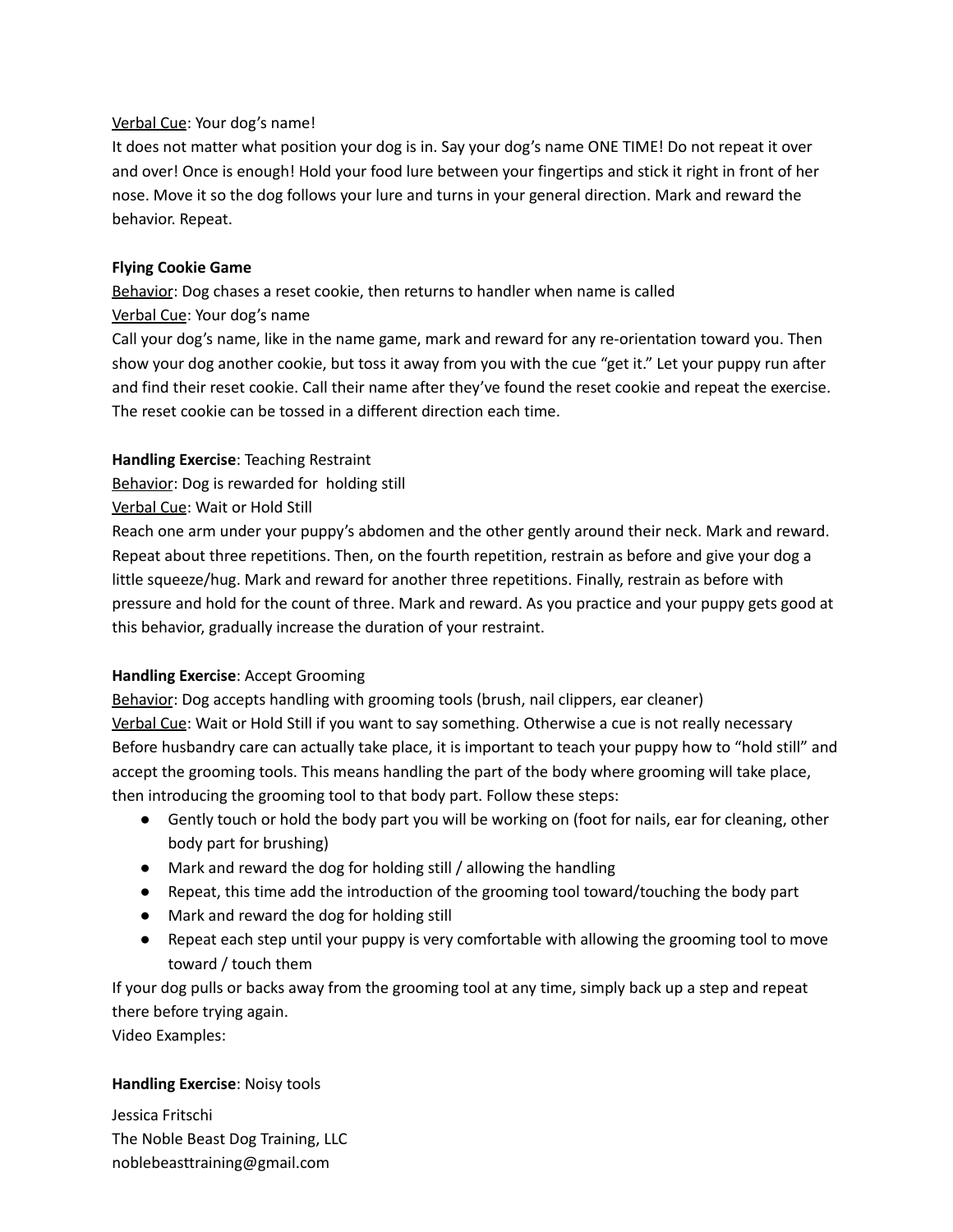Behavior: Dog remains calm around noisy husbandry tools Verbal Cue: none

Some husbandry tools can be noisy making them a little scary for the puppy. (Grooming clippers, blow dryer). You can also use these steps to socialize your dog to other noisy items (vacuum cleaner, etc.)

- Hold the object out of sight (behind your back)
- Turn it on so that it makes noise (if there are different settings, start at the lowest)
- Feed your dog 3-5 pieces of food in a row
- Turn the object off. Pause for a few seconds then repeat the exercise

Once your dog is very comfortable with the noise, bring it into view and repeat the exercise.

## **Problem Prevention Scenarios**

### **Puppy Mouthing (Ouch!)**

One of the most common problem behaviors of puppies and young dogs is mouthing and play biting. It is important to keep in mind that mouthing and play biting is a very NORMAL behavior in young dogs. Young dogs and puppies explore things with their mouths. If they were to bite down too hard on another dog or littermate then that dog may give them a correction or yelp as if to say "that was too much!" Some sources suggest trying to mimic this yelping behavior when your puppy bites down too hard on yourself, but this can become problematic. Unfortunately, humans are not very good at mimicking canine behavior and often puppies may take it is a sign that you want to play and may even end up biting harder! Instead the most useful thing you can do is remove what is reinforcing the biting behavior, typically this is yourself! If the pup is chomping down on your hand, put your hand behind your back and sit still. By jerking your hand away or moving very quickly this can entice the pup to chase or try to bite harder. If you are at the same level as your dog, go ahead and stand up and be still. Then, give your puppy an appropriate object that they *can* have in their mouth instead. If your pup is very persistent and keeps trying to bite at your pant legs, then remove yourself all together. This means putting a barrier between yourself and the pup for a brief "time-out." You can utilize a baby gate, a puppy pen, or a crate. It is incredibly important that while your puppy is in their "time out" you have given them something **they can pacify their mouthy behavior with**: A frozen Kong, a bully stick, a nyla bone or another appropriate chew item. Wanting to mouth and chew is an innate (instinctive) behavior, therefore mouthing and play biting behaviors are not resolved overnight. It takes patience and consistency to train your dog that what is a very normal behavior with other dogs or chew toys, is an inappropriate behavior with humans.

**DO NOT** use forms of aversive physical punishment with mouthy puppies. Some examples might include holding your dog to the ground, holding their mouth shut, spraying with a water bottle, or hitting the dog. While physical aversive punishment *can* be effective in some cases, it is typically only effective with the person who is administering it and often redirects the dog towards becoming mouthier with other people. This is especially not desirable for dogs who will be living/interacting with other people or small children. Physical aversive punishment is also training with intimidation. We do not want our dogs to fear us, rather we want to build a positive relationship with our dog that includes a clear picture of Jessica Fritschi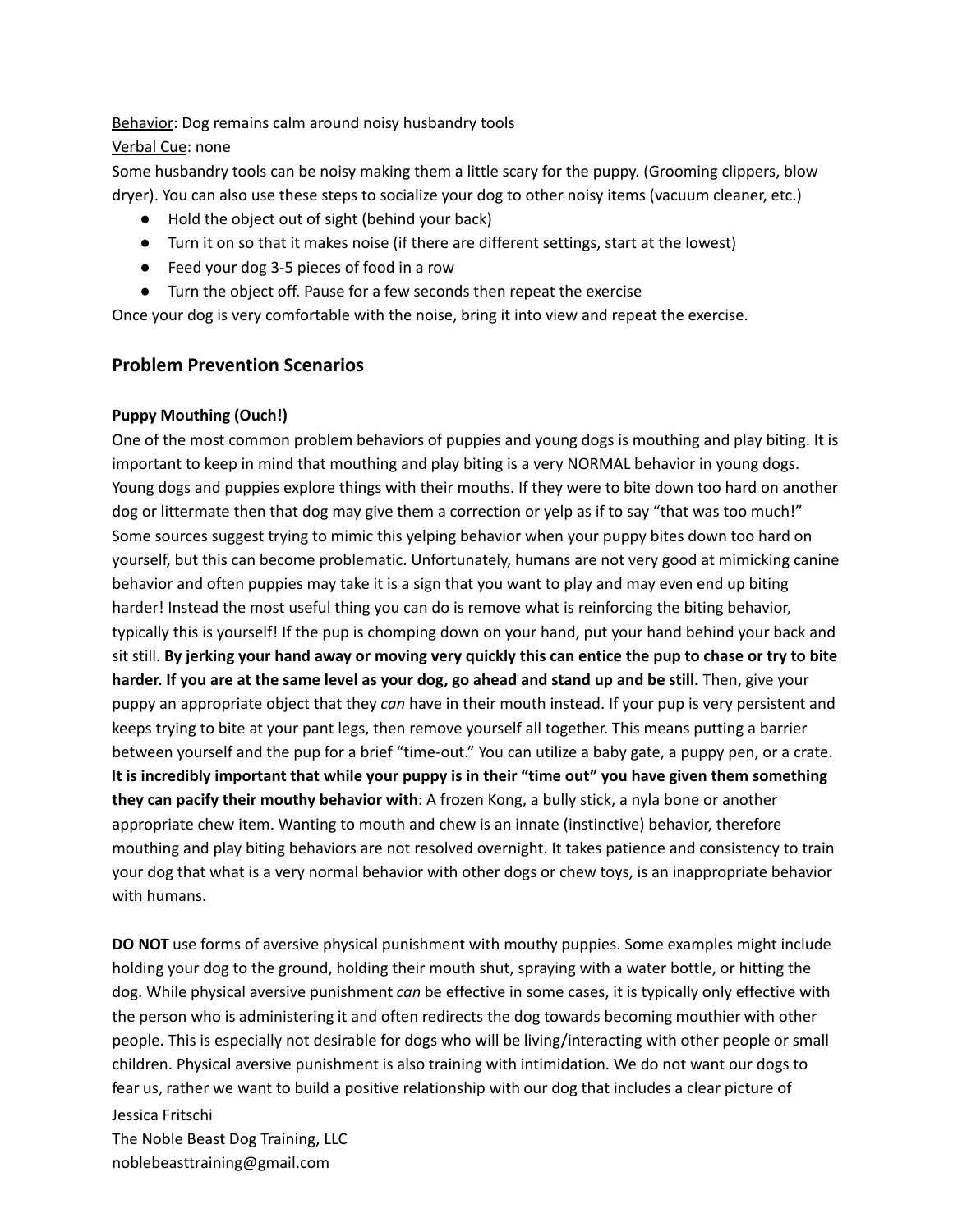ourselves as a strong benevolent leader. Instead of utilizing or relying on punishment, get better at managing your dog's behavior by providing safe alternatives and time out zones.

#### **Cooperative Toy Play**

Teaching your dog to play with toys as an extension of playing with YOU has so much value. It builds relationships, creates trust, prevents resource guarding and mouthy behaviors and builds engagement. What better way to teach your dog that you are their benevolent leader than by playing with them?!

- 1. Two Ball Game: Teach your puppy the game of fetch with two identical balls. They should be identical so that your puppy does not begin to favor one over the other
- Get puppy interested in ball #1. Bounce it on the ground or bat it around in front of you. As soon as she is interested, toss it away. Initially you do not have to throw it across the yard or the room. Even two or three feet will do.
- As soon as puppy picks up ball #1, you immediately begin to bounce or toss around ball #2. You have completely forgotten about ball #1. You want puppy to realize that ball #1 is now lifeless and ball #2 is where it's at. Eventually, she will spit out ball #1

#### **Jumping up**

A perfect time to practice a no jumping behavior is when your puppy is small and is not knocking anyone over yet! The key to generalizing this behavior with all types of people that your pup meets is CONSISTENCY. It is very hard for people to resist an adorable puppy and you may have many people asking you if they can greet and pet them. We definitely want our puppies to be meeting lots of new people and creating positive associations with them, but we also want them to be learning manners at the same time! If someone asks to pet your puppy, make sure you are prepared to reward the pup for four paws on the ground. You might even put a few treats on the ground for the puppy to focus on so they are not so tempted to jump up at their new friend's face! If your puppy does jump up, ask the friendly stranger politely to stop petting and gently get all four of your pup's feet back onto the ground. Start over and get some treats on the ground. If your puppy is just so excited to meet someone new that they cannot focus on anything else but jumping up, then simply end the greeting session and try again with the next friendly stranger.

#### **Resource Guarding**

Resource guarding is another normal behavior that dogs will exhibit towards other dogs. It is our job to teach our dogs at a young age that guarding food or objects is inappropriate and unnecessary when living with humans. The best way to prevent food guarding is to get everyone in the house involved with the following:

(1) Periodically hand feed your puppy their kibble (a great time to do this is during training sessions!)

- (2) Drop even better treats into and around her dish when you approach him / her eating
- (3) Provide a timed feeding schedule. Do not leave food dishes full with food out all day.

(4) If your puppy gets ahold of an object that is not a toy and you want to get it back from them, do **NOT** chase your puppy for the item. Instead, go grab a few pieces of kibble or treats, return to the dog and ask them to "drop" as you set the food down in front of them. Your dog will drop the item to take the food.

Jessica Fritschi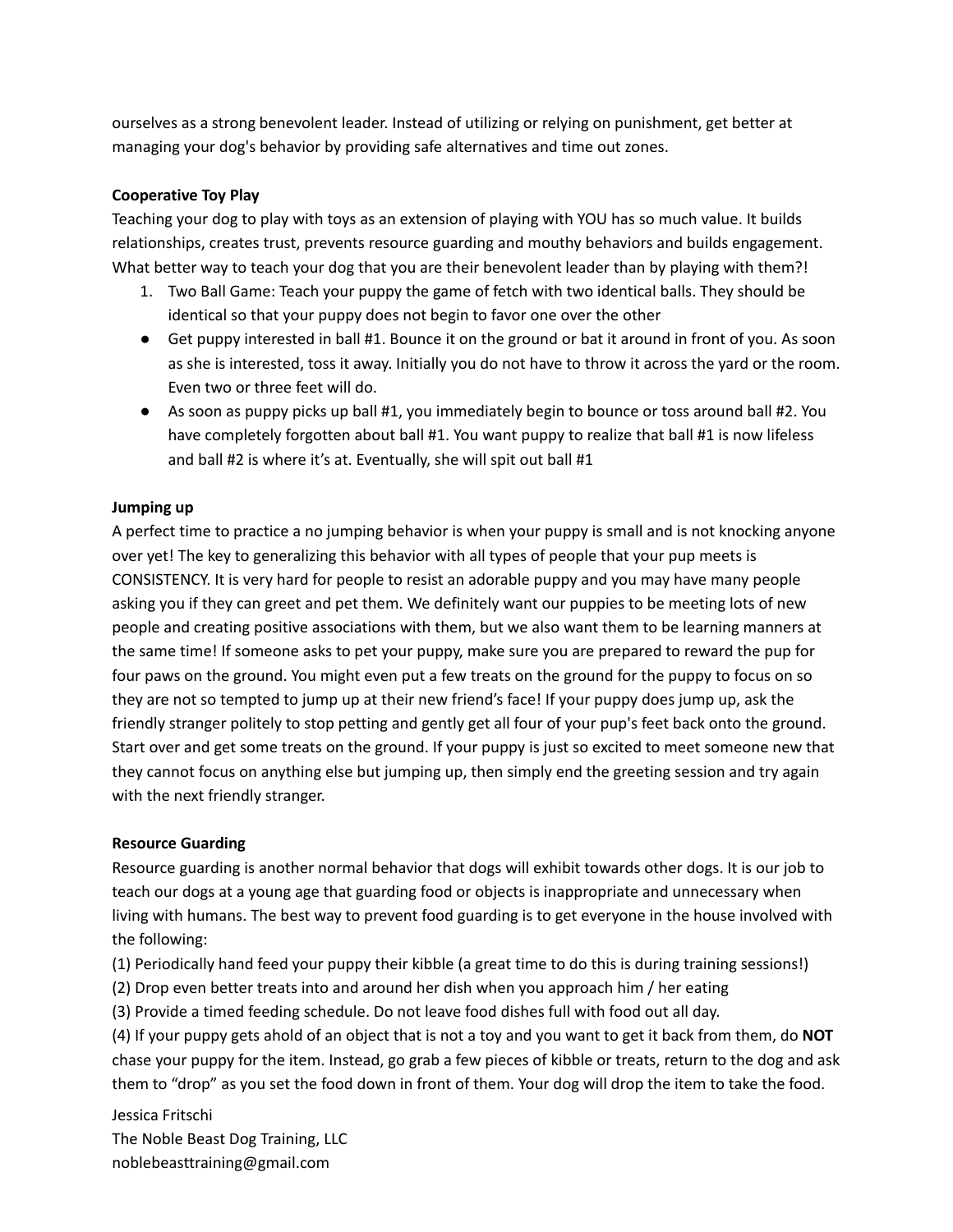Pick up the item. Now you are in possession of the item and your dog has learned that dropping items results in a food reward.

**DO NOT** attempt these exercises without providing your dog with food trades or treats. If you only ever handle your dog while they are eating (or sleeping or playing with their toys) and do not follow it up with a reinforcer (the treat) the dog may actually learn to resent your interaction while they are in possession of the resource. Think of how you would feel if you were eating dinner and someone suddenly approached you and began stroking your hair, taking food off your plate and sticking their fingers in your ears. You would not learn to accept their behavior. You would become increasingly annoyed and frustrated about it! Imagine, instead, if you were eating dinner when someone else approached you and said "hey! Would you like to trade your brussel sprouts for some ice cream?!" You would then be more likely to get excited for the ice cream and learn to anticipate and enjoy the approach of this person while you were eating.

# **Dogs & Kids**

Encouraging and managing appropriate interactions between kids and dogs will set them both up for success and hopefully a lifelong positive relationship!

Your new puppy's personality is happy, confident and s/he would like to play and go just as much as s/he wants to cuddle. Do note, however, that restraining / snuggling puppies when they would rather play will provoke them to communicate their discomfort in the only way dogs know how to communicate: by mouthing or biting. If the puppy is ever interacting with children, the children should be coached to respect this from the dog as this is normal puppy behavior and should be addressed as outlined under Problem Prevention Scenarios. I encourage new families to enroll their pups in training classes to continue to build on the human animal bond with all members of the household!

Here is a general breakdown of ages & stages of children and types of appropriate interactions/how can kids can help:

## **Ages 0-2**

- Parent must be touching the dog if the child is, too
- Never leave infant / toddler alone with dog (no matter how friendly the dog is)

### **Ages 3-5**

- Constant and close supervision from parent
- Put down food dish for puppy **if the puppy can sit and wait**
- Toss toy for puppy that will wait for toss
- Help with clicker training (maybe the parent mans the clicker, child gives command and tosses food reward)
- Drag long toy on the ground for puppy to chase

### **Ages 6-11**

- Adult supervision is still required
- Give puppy food and water

### Jessica Fritschi